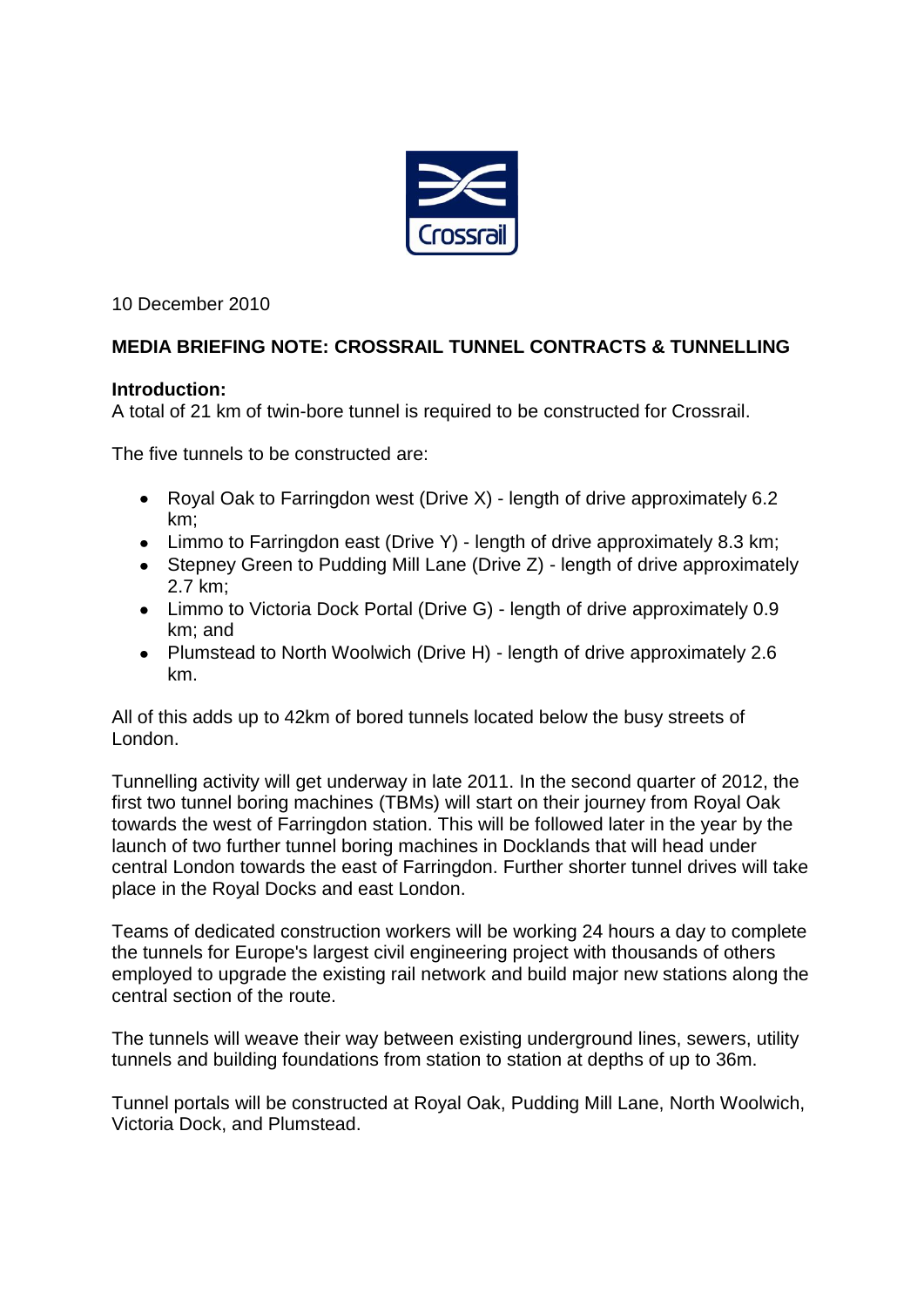## **Tunnel contract awards:**

Today's contract award announcement relates to the following tunnelling contracts:

- C300 Western Running Tunnels: Royal Oak to Farringdon;
- C305 Eastern Running Tunnels: Limmo Peninsula to Farringdon; Limmo Peninsula to Victoria Dock and Stepney Green to Pudding Mill Lane;
- C410 Early Access Shafts and Sprayed Concrete Lining Works for Bond Street and Tottenham Court Road stations tunnels; and
- C510 Early Access Shafts & Sprayed Concrete Lining Works for Whitechapel and Liverpool Street stations tunnels.

In December 2009, Crossrail confirmed the shortlist of bidders for the two principal tunnel contracts and works for the station platform tunnels at Bond Street, Tottenham Court Road, Whitechapel and Liverpool Street.

The shortlist who submitted bids for C300 (Western Running Tunnels), C305 (Eastern Running Tunnels), C410 (Early Access Shafts & Sprayed Concrete Lining Works at Bond Street and Tottenham Court Road), and C510 (Early Access Shafts & Sprayed Concrete Lining Works at Whitechapel and Liverpool Street) were:

- Joint venture comprising: BAM Nuttall Ltd, Ferrovial Agroman (UK) Ltd, Kier Construction Ltd;
- Joint venture comprising: Alpine BeMo Tunnelling GmbH, Balfour Beatty Civil Engineering Ltd, Morgan Sindall (Infrastructure) plc, VINCI Construction Grands Projects;
- Joint venture comprising: Bilfinger Berger (Ingeneirbau GmbH), Costain Ltd, Skanska Construction UK Ltd;
- Joint venture comprising: Dragados S.A., John Sisk & Son (Holdings) Ltd; and
- Joint venture comprising: Bouygues Travaux Publics S.A, Laing O'Rourke Construction Ltd, Strabag AG, (Bouygues are part of C300 JV only).

## **Other tunnel contract awards:**

A further series of tunnelling contracts will be awarded in 2011 including the Thames Tunnel between Plumstead and Woolwich and remaining contracts for tunnel portals and station platform tunnels.

The shortlist invited to submit bids for C310 (Thames Tunnel - Plumstead to North Woolwich) were:

- Joint Venture comprising: BAM Nuttall Ltd, Ferrovial Agroman (UK) Ltd, Kier Construction Ltd;
- Joint Venture comprising: Balfour Beatty Civil Engineering Ltd, Alpine BeMo Tunnelling GmbH, Morgan Sindall (Infrastructure) plc, Vinci Construction Grand Projects;
- Joint Venture comprising: Costain Ltd, Skanska Construction UK Ltd, Bilfinger Berger Ingenieurbau GmbH Niederlassung Tunnelbau;
- Joint Venture comprising: Laing O'Rourke Construction Ltd, Strabag AG, Bouygues Travaux Publics; and
- Joint Venture comprising: Hochtief Construction AG, J Murphy & Sons Ltd.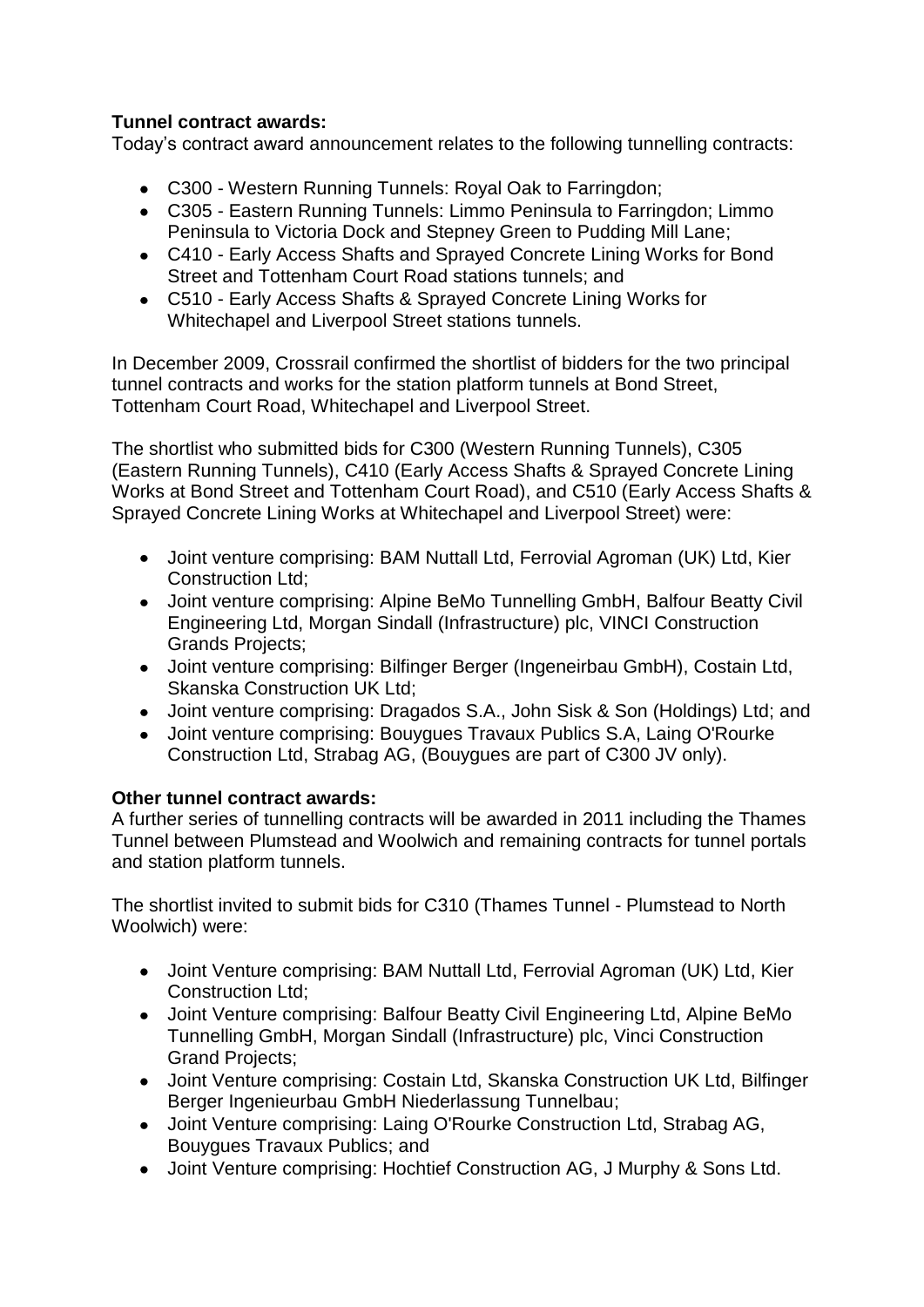On 2 September 2010 Crossrail announced the shortlist for the refurbishment of the Connaught Tunnel, a major part of the Abbey Wood branch, and the Pudding Mill Lane Tunnel Portal.

The shortlist invited to submit bids for C315 (Connaught Tunnel) were:

- Vinci Construction UK Ltd:
- Joint Venture comprising: Hochtief Construction AG, J Murphy & Sons Ltd;
- BAM Nuttall Ltd; and
- Joint Venture comprising: VolkerFitzpatrick Limited, Barhale Construction plc.

The shortlist invited to submit bids for C350 (Pudding Mill Lane Tunnel Portal) were:

- Vinci Construction UK Ltd;
- Carillion Construction Ltd;
- Joint Venture comprising: Dragados S.A., John Sisk & Son (Holdings) Limited; and
- Morgan Sindall plc.

### **About the Tunnel Portals:**

The Western and Eastern running tunnels will have tunnel portals at Royal Oak, Pudding Mill Lane and Victoria Dock. The tunnel boring machines or TBMs will commence their eastbound journey under London from Royal Oak and westbound from the Royal Docks.

In addition, the Crossrail south east spur will involve the construction of the Thames Tunnel between North Woolwich and Plumstead. Tunnel portals will be constructed at either end in advance of main tunnelling works.

Preparatory works for the tunnel portal at Royal Oak, beside the Hammersmith & City line and A40 flyover, got underway in January 2010. The first piece of the portal foundation wall was slotted into place in August. Enabling work for the Pudding Mill Lane portal is also underway.

### **About the Tunnel Boring Machines (TBMs):**

To construct the 42km of tunnel required for Crossrail, seven tunnel boring machines will be used and will undertake ten individual tunnel drives and construct the 6m diameter rail tunnels.

Each TBM will be up to 120m in length with an external diameter of 7m. This allows for an inside tunnel diameter of 6m once the concrete tunnel segments are in place.

At the front of the TBM is a full face cutter head which rotates at 1 to 3 rpm. As the TBM advances forward the cutter head excavates the ground.

Seven TBMs will be used in total. The first two TBMs will be delivered to Royal Oak Portal, just west of Paddington; a further four TBMs will be delivered to Limmo Peninsula in the Royal Docks. One further TBM will be delivered to the Plumstead Portal site for the Thames Tunnel but will have two cutter heads - the main section will be attached to a new cutter head to complete the tunnel.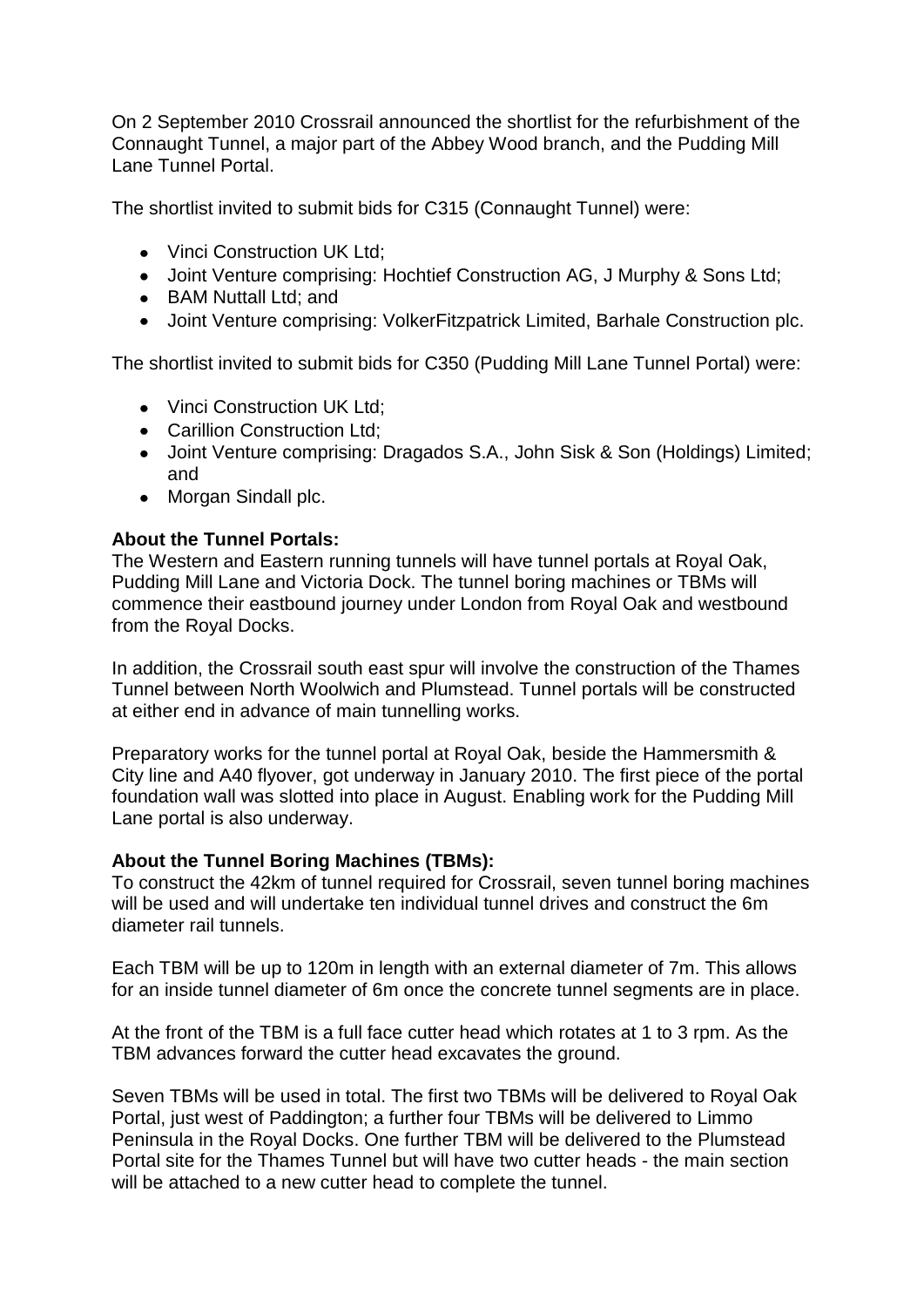There will be two different types of TBM to reflect the differing ground conditions along the Crossrail route. Six TBMs will be Earth Pressure Balance Machines, which will be used for the main running tunnels between Royal Oak and Pudding Mill Lane. These will pass through ground which is predominantly London clay, sand and gravels. The Thames Tunnel, which is predominantly constructed through chalk will use a Slurry TBM.

The seven tunnel boring machines will be used as follows:

- Royal Oak to Farringdon (Drive  $X$ ) 2 x earth pressure balanced TBMs;
- Limmo Peninsula to Farringdon (Drive Y)  $-2x$  earth pressure balanced TBMs
- Stepney Green to Pudding Mill Lane (Drive  $Z$ ) 2 x earth pressure balanced TBMs;
- Limmo Peninsula to Victoria Dock Portal (Drive G) 2 x earth pressure balanced TBMs re-used from the Stepney Green to Pudding Mill Lane drive; and
- Plumstead to North Woolwich (Drive H)  $-1$  x slurry TBM (two cutter heads).

To reduce the likelihood of settlement while the tunnels are constructed, the TBMs have to run nearly 24 hours a day, 7 days a week, 365 days a year. There will be scheduled breaks to allow maintenance on the TBMs to take place.

Each TBM will be operated by a 'tunnel gang' comprised of around twenty people twelve people on the TBM itself and eight people working from the rear of the machine to above ground.

The TBMs will be purchased by the main tunnels contractors from European manufacturers. There are no UK-based companies that manufacture TBMs.

Precise delivery plans for the TBMs will be confirmed during discussions with each of the successful bidders in early 2011. The TBMs are scheduled start arriving in the UK in early 2012.

Excavated material will be removed from the tunnel face at a controlled rate and deposited onto a series of belt conveyors (pipes for a slurry machine) which remove the excavated material through the TBM and out of the tunnel. The TBM advances forward by using a series of hydraulic rams at the back of the cutter shield which push forward from the last precast concrete ring erected.

Precast concrete segments will be designed to be built in rings behind the TBMs. Once the cutter shield has advanced forward by a defined distance the next precast concrete ring can be erected.

These concrete segments will be made in a factory and transported to the tunnelling worksite. Arrangements for the production of the concrete segments will be confirmed with successful bidders in early 2011.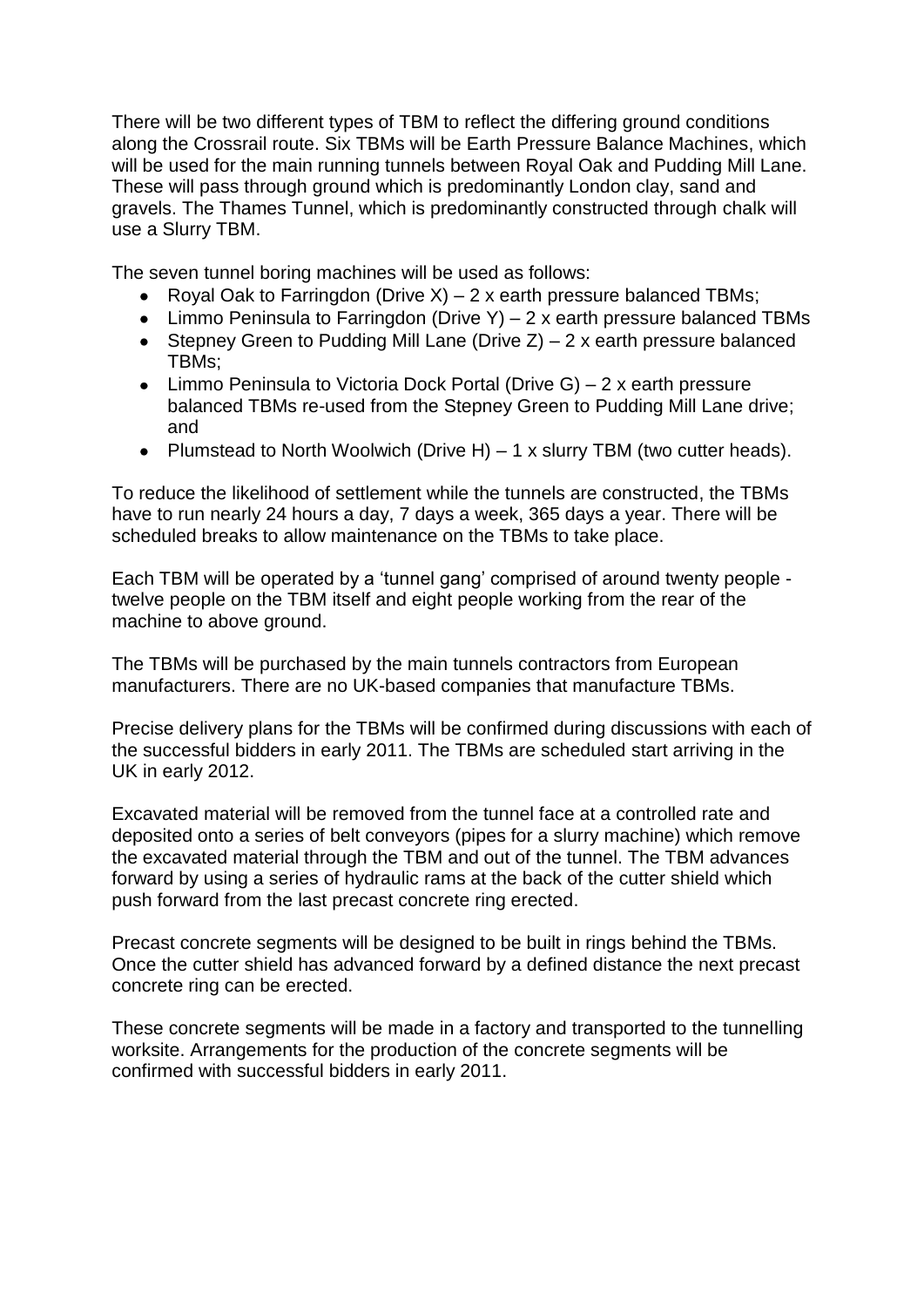Sprayed Concrete Lining will be used to build the larger platform tunnels at stations and the shorter passenger circulation tunnels at stations. The sprayed concrete lining is applied in layers to the excavated ground to form a robust lining. This method of lining is slower to construct but is more suited to irregular shaped tunnels and tunnel connections. The tunnel lining will have a design life of at least 120 years. Materials, including concrete tunnel segments, will be brought to the TBM by a temporary railway constructed in the tunnel.

#### **Connaught Tunnel Refurbishment:**

To deliver the Crossrail branch to Abbey Wood, a major proportion of the construction work involves reusing disused rail infrastructure including the Connaught Tunnel on the former North London Line branch to North Woolwich and disused National Rail tracks to Custom House - which both closed to passenger traffic in December 2006.

The Connaught Tunnel is around 550 metres long and runs between Royal Victoria Dock and Royal Albert Dock close to London City Airport. The tunnel dates back to 1878.

Crossrail will be enlarging the existing tunnel so that it can accommodate Crossrail trains and overhead line equipment. Sections of the existing tunnel are in a poor structural condition. Around 100 metres of tunnel wall will be removed and will be replaced with a new tunnel lining. The existing brick arches, part of the tunnel approaches, will be retained and repaired.

#### **Ventilation and access shafts:**

In April 2009 Crossrail reached agreement with the London Fire Brigade (LFB) to remove eight of the proposed permanent access and ventilation shafts from the central tunnelled section of the new railway.

This decision particularly benefits communities in east London where four of the permanent shafts were to be located. The removal of the shafts means the elimination of construction works impacts, including lorry journeys, in these areas. In addition, a number of properties in Hanbury Street in east London will no longer need to be compulsorily purchased and demolished.

The eight shafts no longer required are located at: Westbourne Bridge W2, Hyde Park W2, Park Lane W1, Hanbury Street E1, Lowell Street E14, Hertsmere Road E14, Blackwall Way E14 and Warren Lane SE18.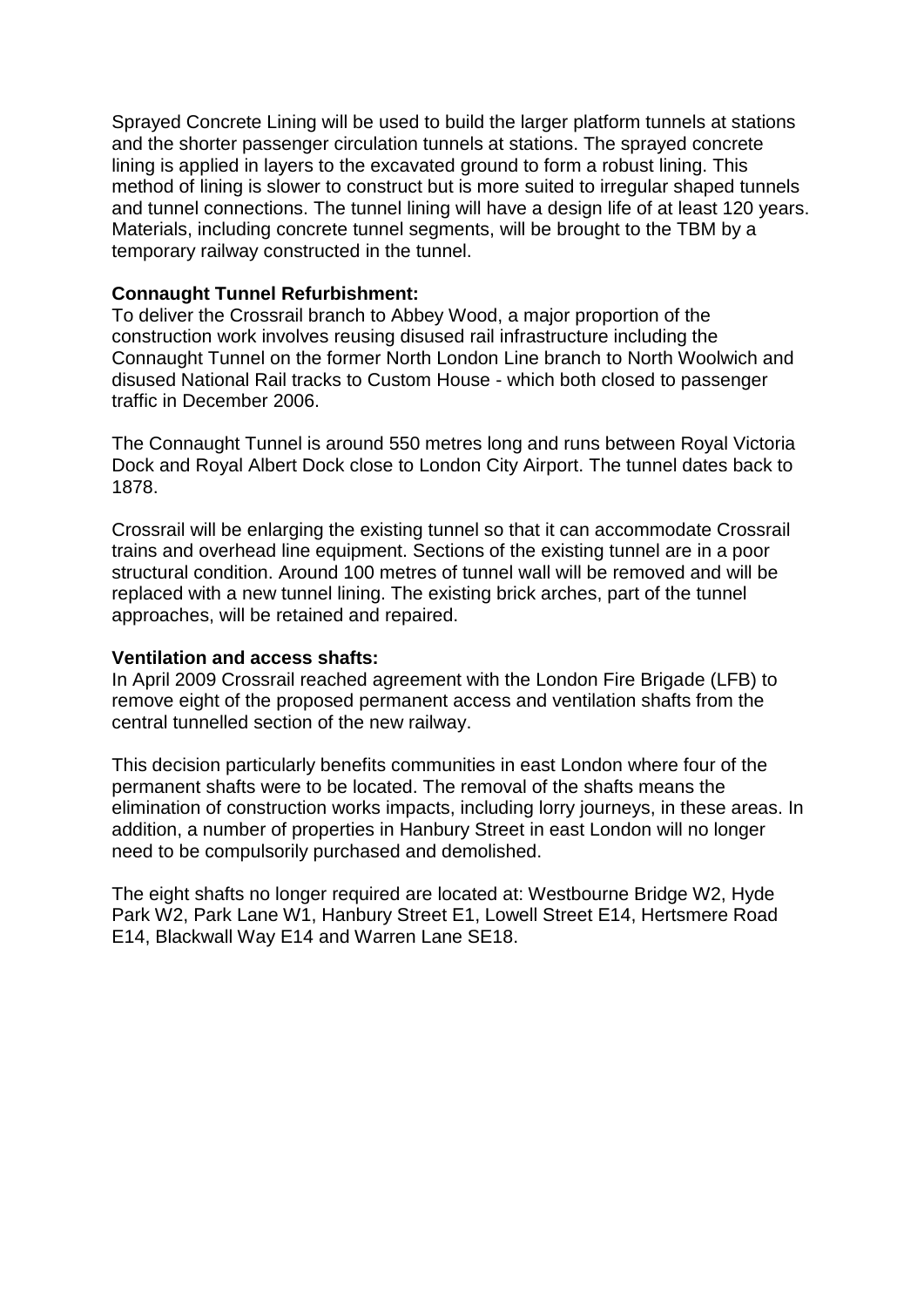## **Tunnel construction schedule:**

| Location of Tunnel Drive                             | <b>TBM Launch</b>                      | <b>Tunnel Drive</b><br>Complete |
|------------------------------------------------------|----------------------------------------|---------------------------------|
| Royal Oak to Farringdon (Drive X)                    | Second Quarter 2012 Third Quarter 2013 |                                 |
| Limmo Peninsula to Farringdon (Drive<br>Y)           | Third Quarter 2012                     | Third Quarter 2014              |
| Stepney Green to Pudding Mill Lane<br>(Drive $Z$ )   | Fourth Quarter 2013                    | <b>Third Quarter 2014</b>       |
| Limmo Peninsula to Victoria Dock<br>Portal (Drive G) | Second Quarter 2014 Third Quarter 2014 |                                 |
| Plumstead to North Woolwich (Drive<br>H)             | Fourth Quarter 2012                    | Second Quarter 2014             |

### **Excavated material:**

All construction projects by their nature will result in some degree of disruption but it is critically important that Crossrail's impact on central London is kept to a minimum while construction is underway.

Excavated material from tunnelling will generally be removed by rail and water while construction material from stations and station related work such as permanent access and ventilation shafts will generally be initially removed by road and then transferred to the river.

Crossrail is working with the Port of London Authority and British Waterways to promote and maximise the use of water transport for delivery of construction materials and the removal of construction material and waste, and with the rail industry to ensure a joined-up approach to the use of rail for transportation of materials.

During the delivery of Crossrail, a total of 7.3 million m<sup>3</sup> of material will be excavated, which is the equivalent of covering the whole of Hyde Park and Kensington Gardens with a three metre layer of soil. Close to 100% of the 7.3 million  $m<sup>3</sup>$  of excavated material is expected to be clean and uncontaminated and can be reused elsewhere.

More than 5 million  $m<sup>3</sup>$  of material excavated from the project will be transported by boat along the Thames for use in landscaping projects. These include a new 1,500 acre RSPB nature reserve at Wallasea Island in Essex, eight miles north of Southend-on-Sea, and regeneration sites in Kent. Crossrail is presently discussing with South East England Development Agency the location of the Kent sites.

Over 4 million m<sup>3</sup> of the excavated material generated from construction of the new tunnels will be used for the island. The proposals, which have been approved by Government and Essex County Council, will create one of the largest new wetland nature reserves in Europe for some 50 years.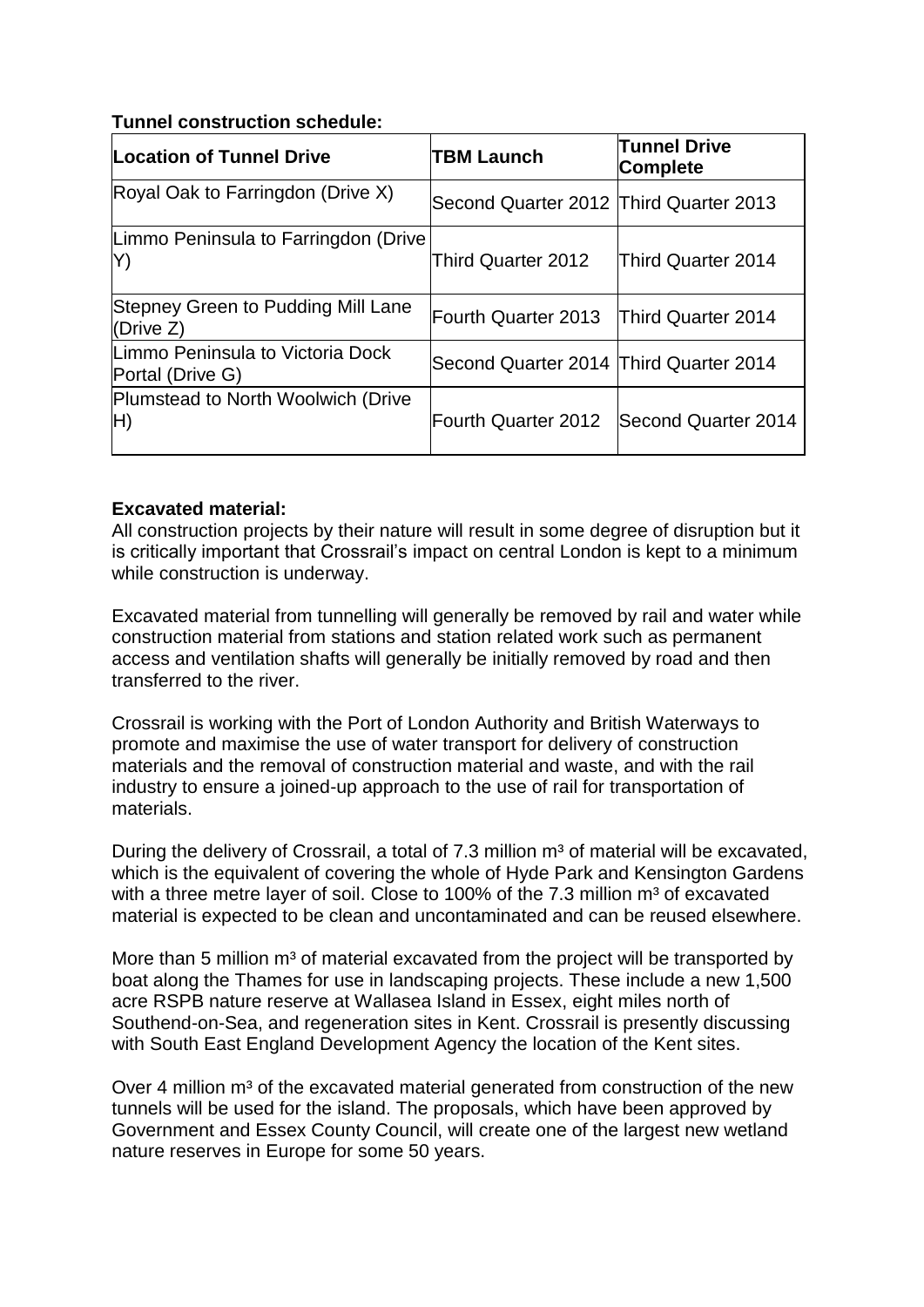Excavated materials from eastern tunnelling sites will go direct by river to Wallasea Island in Essex and Kent. Material from the western tunnelling site at Royal Oak near Paddington will go by rail to Kent while some material will go by river to Wallasea Island. The Grand Union Canal is located in close proximity to the Royal Oak tunnelling site and Crossrail is considering what potential role it can play with the transfer of excavated material and the delivery of construction materials.

If the equivalent five million tonnes were to be transported by road they would require up to half a million lorry journeys.

There will however be some journeys that will require the use of lorries. Crossrail lorries will be required to travel on designated routes that have been approved by local authorities under the Crossrail Act. Lorries will not generally operate at night. The standard delivery hours are 07.00 to 19.00 Monday to Friday and 07.00 to 14.00 on Saturdays.

The safety of all road users is paramount. Crossrail has introduced a training programme for every lorry driver regularly working on the construction of Crossrail to be trained on how to drive carefully near cyclists. The programme aims to give drivers the skills they need to navigate London's busy roads safely. It is estimated that over the coming years approximately 3,500 professional drivers will complete the tailored training course, which has been developed in consultation with cycling and road safety campaign groups and is supported by the freight industry.

#### **Tunnelling and Underground Construction Academy and skills:**

As well as delivering much needed additional rail capacity, Crossrail has an important role to play in supporting regeneration and the economy as well as creating a skills legacy.

Construction work started last month on the new Tunnelling and Underground Construction Academy (TUCA) at Aldersbrook sidings near Ilford Town Centre. £5m in funding for the Tunnelling and Underground Construction Academy has been provided by the Department of Business Innovation and Skills (BIS) via the Skills Funding Agency (SFA).

The Academy aims to address the shortage of people with the necessary skills to work on Crossrail and other tunnelling projects across the UK. It will provide training on the key skills required to work in tunnel excavation and underground construction. Whist the UK has tunnelling expertise and knowledge there is not a purpose-built training facility in the UK to act as a focal point for the industry. Currently the nearest tunnelling and underground training centre is in Switzerland.

The volume of tunnelling and underground construction work taking place in the UK over the next decade is unprecedented. Aside from Crossrail, Thames Water will be constructing the Thames Tideway Tunnel sewerage scheme while National Grid will be constructing new electricity cable tunnels under London. The Tunnelling and Underground Construction Academy will provide training for contractors working on other major London tunnelling projects, as well as the potential to assist European projects including Dublin Metro. The new Academy will ensure that there are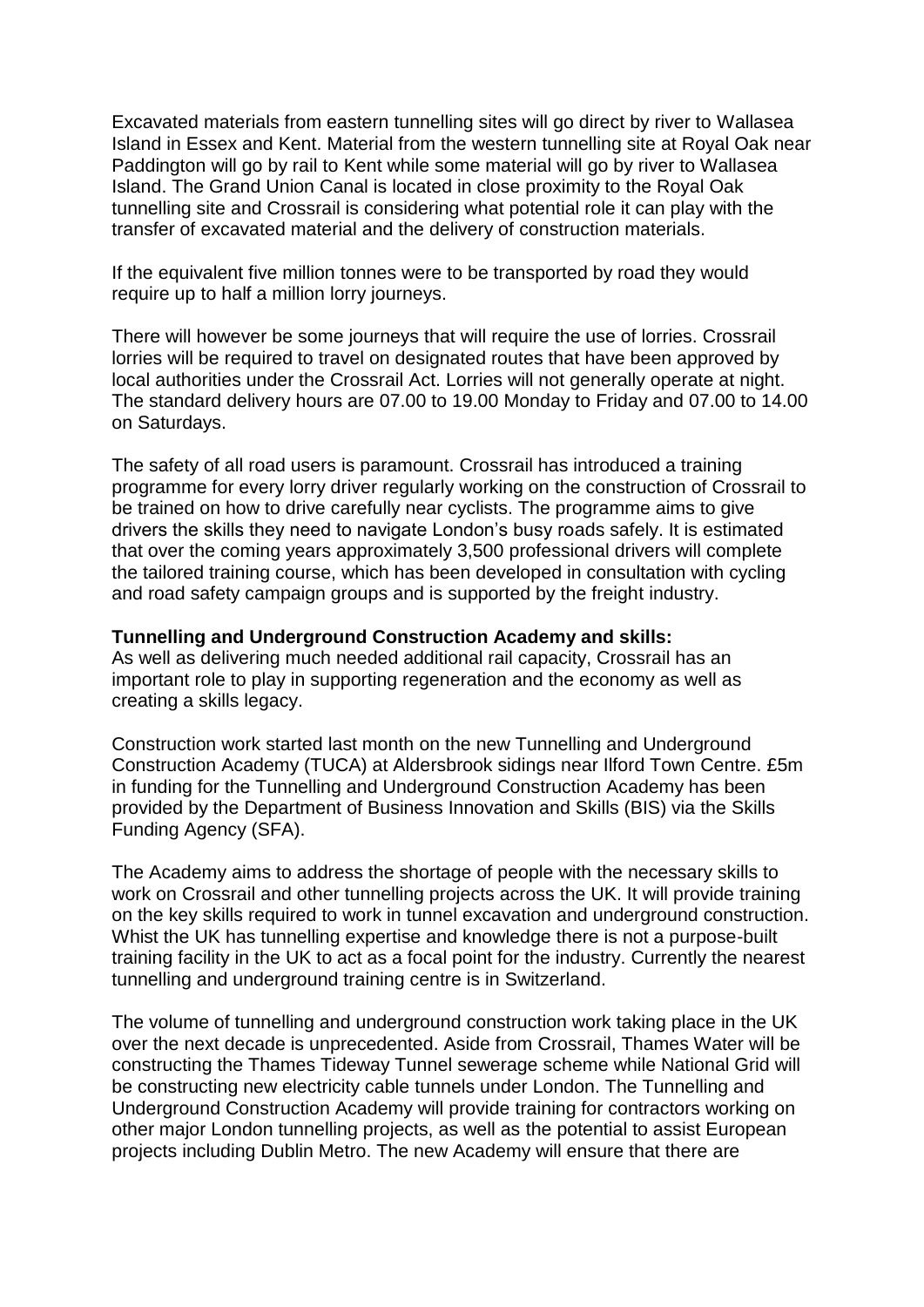sufficient numbers of people with the skills to work safely in underground construction to satisfy industry demand.

The Academy will start to offer training in spring 2011 and the building will be fully open by summer 2011. The Academy will offer training to at least 3,500 people in underground construction alone over the lifetime of the project.

Following the completion of Crossrail the academy will remain providing a lasting legacy for London and the UK construction industry. The Academy will be operated as an independent organisation once the Crossrail construction is complete and become a long-term provider of tunnelling skills to the construction industry.

Crossrail is also committed to delivering at least 400 Apprenticeships through its supply chain over the lifetime of the project – this is a high number by industry standards. Apprenticeships will be offered from late 2010 as contracts are awarded. Crossrail is working in partnership with the National Apprenticeship Service (NAS).

Crossrail has also formed partnership with Jobcentre Plus (JCP) which aims to provide local people with opportunities to work on the Crossrail project. Jobcentre Plus works with a network of local job brokerage and outreach agencies to match vacancies to suitable candidates and arrange interviews for short-listed applicants.

#### **Crossrail opening strategy and budget:**

Over the last year Crossrail has been looking at all aspects of the project to identify where savings can be realised.

Over £1 billion in savings to Crossrail construction have been identified, due to improved station and engineering solutions. A more efficient construction timetable will mean the Crossrail central section now being delivered in 2018 rather than 2017.

It is expected that Crossrail services will commence on the central section by the end of 2018 following by a phased introduction of services along the rest of the Crossrail route.

#### **Crossrail progress:**

Crossrail continues to make significant progress. Main construction works started earlier this year with work underway at five central route station sites - Bond Street, Canary Wharf, Farringdon, Paddington and Tottenham Court Road. Crossrail's enabling works for the central section are now 25% complete:

Progress across the Crossrail route includes:

**Royal Oak Portal -** Preparatory work at the Royal Oak tunnel portal site got underway in January 2010. Work on the Royal Oak tunnel portal involves construction of a 190 metre diaphragm walled box to form the foundation for a tunnel boring machine launch. Construction of the actual tunnel portal got underway in late August with the first section of the diaphragm wall installed. 85% of the Royal Oak Portal foundation wall is now complete and permanent sheet piling for the portal approaches is also substantially complete.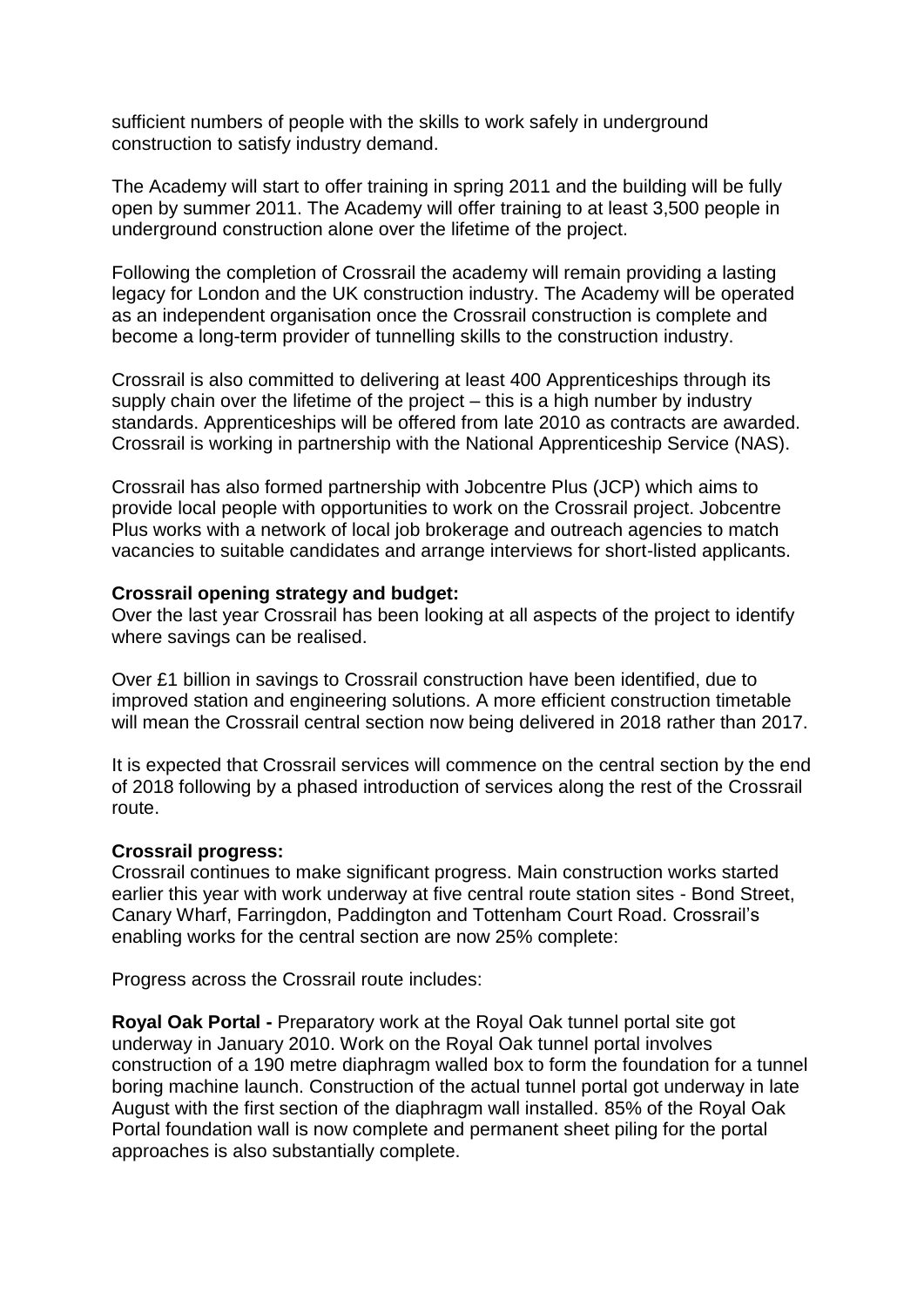**Pudding Mill Lane Portal -** Demolition of buildings near Cooks Road, E15 is now complete. Preparatory work for piling is complete.

**Bond Street -** Demolitions and utility diversions are well advanced, with archaeological investigations now taking place prior to main construction work.

**Canary Wharf -** Our partners at Canary Wharf Group continue to make excellent progress. Construction is on time and on budget, with a section of the North Dock fully drained in the first quarter of the year, with nearly 100 million litres of water removed. Piling is complete, a concrete slab has been laid on the dock floor and excavation of the station continues.

**Farringdon -** Network Rail has completed the demolition of Cardinal Tower and started the piling for the foundations of the new western ticket hall to serve Thameslink and Crossrail. Demolition work to facilitate construction of the eastern ticket hall is almost complete.

**Liverpool Street -** Contracts have been awarded for demolitions, site facilities and enabling works at Finsbury Circus, Moorgate and Blomfield Street. As part of the contracts enabling works are also being undertaken to Liverpool Street station. Demolitions will commence shortly.

**Paddington -** The disused taxi ramp at Paddington has been demolished along with a redundant London Underground ticket hall. Piling work for the foundations of the new Hammersmith & City line station is almost complete. Over 300 tonnes of concrete and other material has been removed from site. Main construction is underway.

**Tottenham Court Road -** Following the excellent progress that has been made by London Underground on the eastern ticket hall, enabling works for the western ticket hall are now underway with good progress being made with demolitions and necessary utility diversions in advance of main construction work.

**Whitechapel -** The construction of a working platform and protective deck over the East London Line has commenced. The protective deck will ensure London Overground services can continue to safely operate while Crossrail works at the station are undertaken.

**Rolling stock and depots -** Crossrail announced the start of rolling stock and depot procurement in December 2010. Around 60 new trains will be required to provide the Crossrail service, each train being approximately 200 metres in length and able to carry up to 1,500 passengers.

**Stations -** Further central route station planning applications will be submitted to relevant planning authorities during the coming months including station oversite developments. The major station construction contracts will not be awarded until 2011.